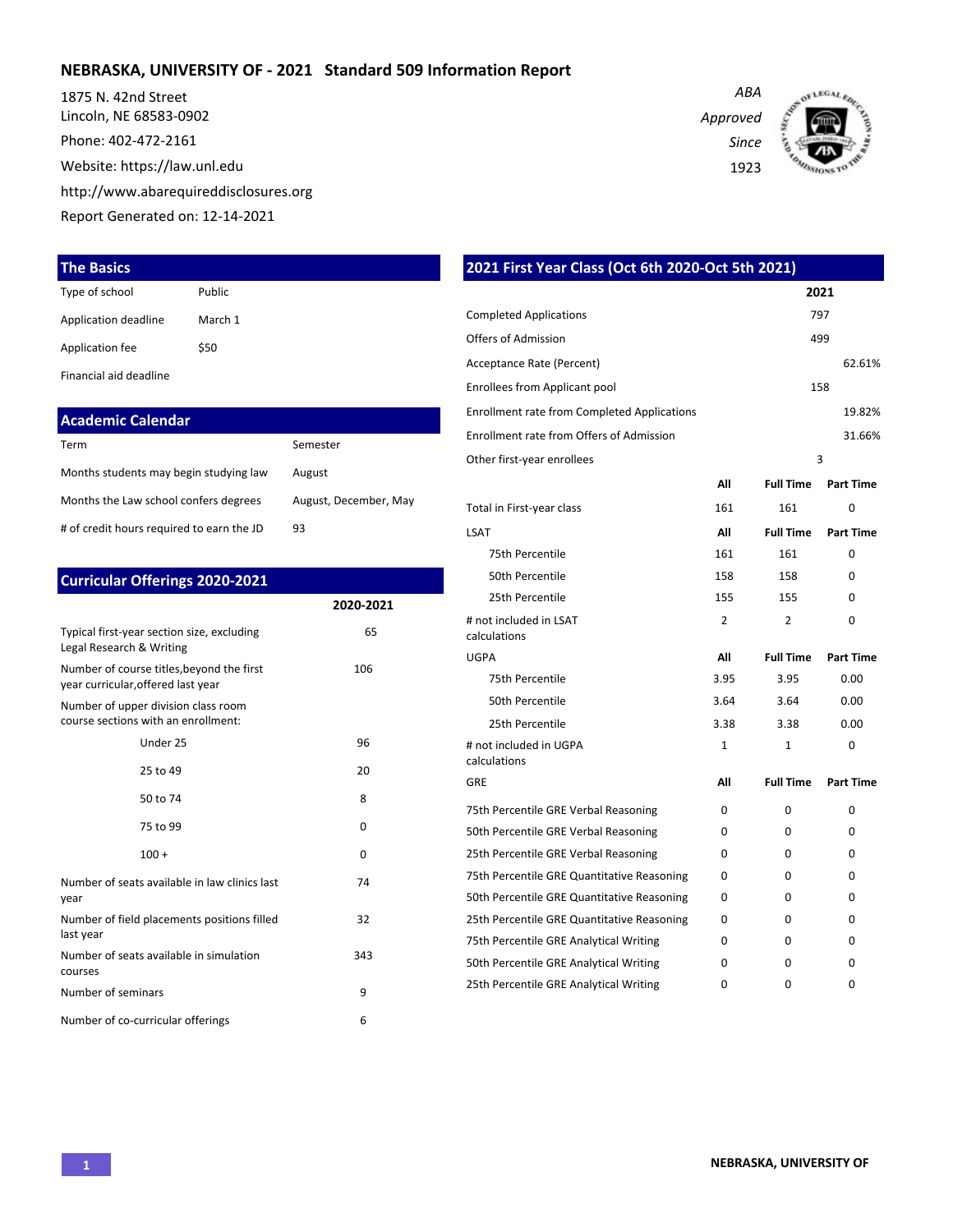| J.D Enrollment as of October 5th 2021     |              |                |              |              |              |                 |          |          |          |          |             |          |          |
|-------------------------------------------|--------------|----------------|--------------|--------------|--------------|-----------------|----------|----------|----------|----------|-------------|----------|----------|
|                                           |              | JD1            |              |              |              | JD <sub>2</sub> |          |          | JD3      |          |             |          | Total    |
|                                           | T            | M              | W            | $\mathbf{o}$ | T            | M               | W        | O        | т        | М        | W           | O        | T        |
| Hispanics of any race                     | 8            | $\overline{2}$ | 6            | $\Omega$     | 5            | $\overline{2}$  | 3        | 0        | 7        | 1        | 6           | 0        | 20       |
| American Indian or Alaska Native          | $\mathbf{1}$ | $\mathbf{1}$   | 0            | 0            | 1            | $\mathbf{1}$    | $\Omega$ | 0        | 1        | 1        | $\mathbf 0$ | 0        | 3        |
| Asian                                     | 7            | 3              | 4            | $\Omega$     | 4            | $\mathbf{1}$    | 3        | 0        | 4        | 1        | 3           | 0        | 15       |
| <b>Black or African American</b>          | 7            | 4              | 3            | $\Omega$     | $\mathbf{1}$ | $\mathbf{1}$    | $\Omega$ | 0        | $\Omega$ | $\Omega$ | $\Omega$    | $\Omega$ | 8        |
| Native Hawaiian or Other Pacific Islander | $\Omega$     | 0              | $\Omega$     | $\Omega$     | $\Omega$     | $\Omega$        | $\Omega$ | 0        | $\Omega$ | $\Omega$ | $\mathbf 0$ | 0        | 0        |
| Two or More Races                         | 0            | $\Omega$       | $\Omega$     | $\Omega$     | $\Omega$     | $\Omega$        | $\Omega$ | 0        | $\Omega$ | $\Omega$ | $\Omega$    | 0        | $\Omega$ |
| <b>Total Minority</b>                     | 23           | 10             | 13           | $\Omega$     | 11           | 5               | 6        | 0        | 12       | 3        | 9           | $\Omega$ | 46       |
| White                                     | 136          | 70             | 66           | $\Omega$     | 119          | 57              | 62       | $\Omega$ | 121      | 55       | 66          | 0        | 376      |
| Nonresident Alien                         | 1            | 1              | $\Omega$     | $\Omega$     | 1            | $\mathbf{1}$    | $\Omega$ | 0        | 3        | 1        | 2           | 0        | 5        |
| Race and Ethnicity Unknown                | 4            | 3              | $\mathbf{1}$ | 0            | 1            | $\mathbf{1}$    | 0        | 0        | 6        | 2        | 4           | 0        | 11       |
| Total                                     | 164          | 84             | 80           | 0            | 132          | 64              | 68       | 0        | 142      | 61       | 81          | 0        | 438      |

| Faculty Resources 2020 - 2021 |      |                  |          |                    |              |  |  |  |  |  |  |  |
|-------------------------------|------|------------------|----------|--------------------|--------------|--|--|--|--|--|--|--|
|                               | Male | Female           | Other    | People<br>of Color | <b>Total</b> |  |  |  |  |  |  |  |
| Full-time faculty<br>members  | 22   | 11               | $\Omega$ | 2                  | 33           |  |  |  |  |  |  |  |
| Non-full-time faculty         | 26   | 18               | $\Omega$ | 3                  | 44           |  |  |  |  |  |  |  |
| Total                         | 48   | 29               | $\Omega$ | 5                  | 77           |  |  |  |  |  |  |  |
|                               |      | <b>Full Time</b> |          | <b>Part Time</b>   | Total        |  |  |  |  |  |  |  |
| Librarians                    |      | 5                |          | 0                  | 5            |  |  |  |  |  |  |  |
| Administrators                |      | 5                |          | 0                  | 5            |  |  |  |  |  |  |  |

# **J.D. Degrees Awarded 2020-2021**

| Hispanics of any race                     | 6              |
|-------------------------------------------|----------------|
| American Indian or Alaska Native          | 0              |
| Asian                                     | $\overline{2}$ |
| <b>Black or African American</b>          | $\overline{2}$ |
| Native Hawaiian or Other Pacific Islander | 0              |
| Two or More Races                         | 0              |
| <b>Total Minority</b>                     | 10             |
| White                                     | 98             |
| Nonresident Alien                         | 0              |
| Race and Ethnicity Unknown                | $\overline{2}$ |
| Total                                     | 110            |

| 1L Tuition and Fees 2021 - 2022  |          |                |              |                |       |                |
|----------------------------------|----------|----------------|--------------|----------------|-------|----------------|
| Per Annual:                      | Resident | Annual<br>Fees | Non-Resident | Annual<br>Fees | Other | Annual<br>Fees |
| Full-Time                        | \$0      | \$0            | \$0          | \$0            | \$0   | \$0            |
| Part-Time                        | \$0      | \$0            | \$0          | \$0            |       |                |
| <b>Per Credit:</b>               | Resident | Annual<br>Fees | Non-Resident | Annual<br>Fees | Other | Annual<br>Fees |
| Full-Time                        | \$406    | \$3.402        | \$1.094      | \$3.402        | \$0   | \$0            |
| Part-Time                        | \$0      | \$0            | \$0          | \$0            |       |                |
| <b>Tuition Guarantee Program</b> |          |                | No           |                |       |                |

# **Grants and Scholarships 2020-2021**

|                                 | <b>Total</b> |     | <b>Full Time</b> |     | <b>Part Time</b> |          |  |
|---------------------------------|--------------|-----|------------------|-----|------------------|----------|--|
|                                 | #            | %   | #                | %   | #                | %        |  |
| Total # of students             | 398          | 100 | 398              | 100 | 0                | 0        |  |
| Total # receiving<br>grants     | 305          | 77  | 305              | 77  | 0                | 0        |  |
| Less than 1/2 tuition           | 50           | 13  | 50               | 13  | $\Omega$         | $\Omega$ |  |
| Half to full tuition            | 140          | 35  | 140              | 35  | $\Omega$         | 0        |  |
| <b>Full tuition</b>             | 40           | 10  | 40               | 10  | 0                | 0        |  |
| More than full tuition          | 75           | 19  | 75               | 19  | 0                | 0        |  |
| 75th Percentile grant<br>amount |              |     | \$22,016         |     | \$0              |          |  |
| 50th Percentile grant<br>amount |              |     | \$13,524         |     | \$0              |          |  |
| 25th Percentile grant<br>amount |              |     | \$6,699          |     | \$0              |          |  |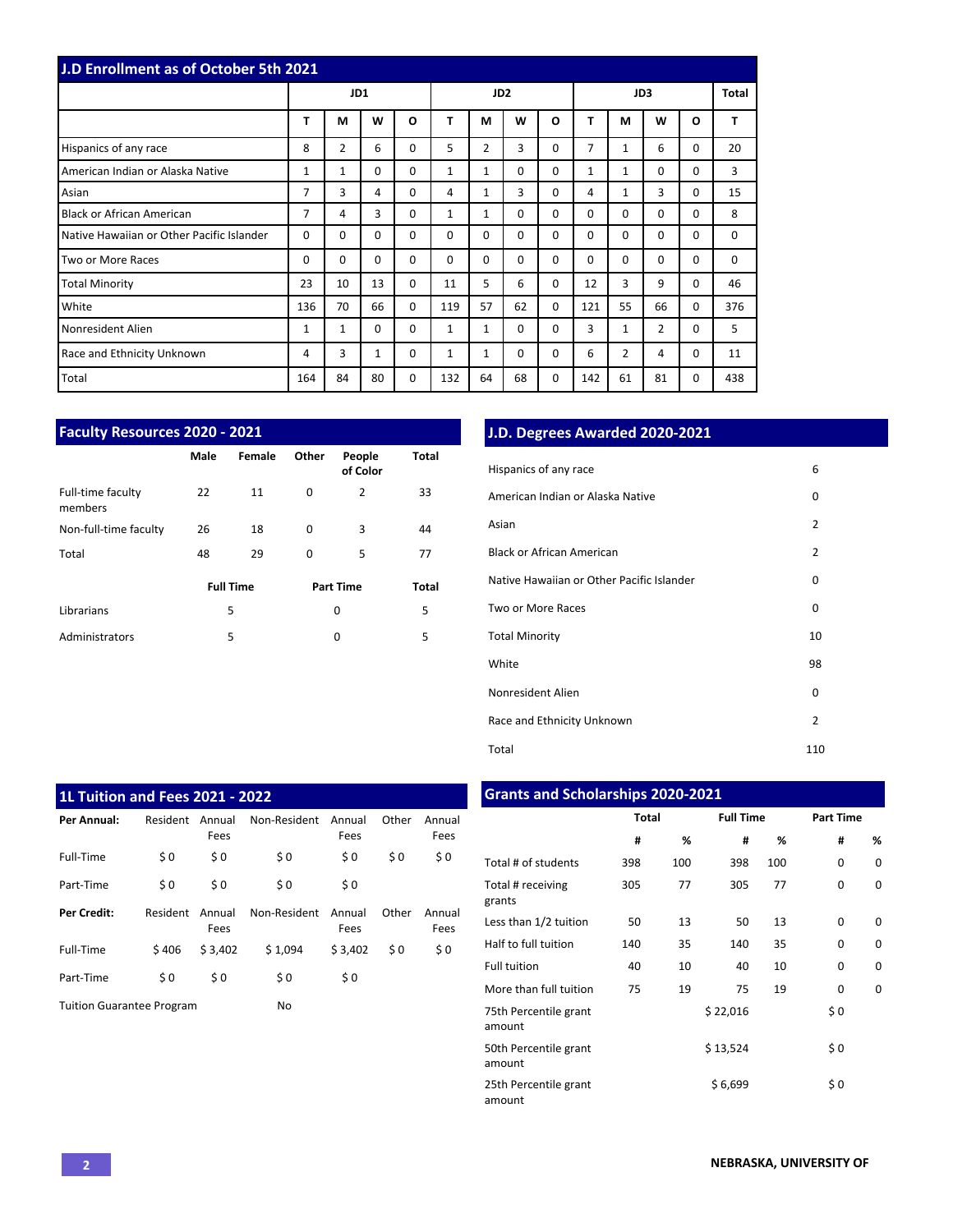| Living Expenses 2021-2022             |          |
|---------------------------------------|----------|
| Estimated Living Expenses for singles |          |
| Living on Campus                      | \$19,126 |
| Living Off Campus                     | \$19.126 |
| Living At Home                        | \$12,126 |

# **Conditional Scholarships 2020-2021**

The school does not award scholarships that may be reduced or eliminated based on law school academic performance other than failure to maintain good academic standing. Therefore, the school does not complete a 'conditional scholarship retention chart.'

| <b>Academic Attrition 2020-2021</b>       |             |          |              |          |      |          |          |                 |          |          |          |          |              |     |
|-------------------------------------------|-------------|----------|--------------|----------|------|----------|----------|-----------------|----------|----------|----------|----------|--------------|-----|
|                                           |             |          | JD1          |          |      |          |          | JD <sub>2</sub> |          | JD3      |          |          |              | UL  |
|                                           | т           | М        | w            | O        | %    | Т        | М        | W               | O        | т        | M        | W        | $\mathbf{o}$ | %   |
| Hispanics of any race                     | 0           | 0        | $\Omega$     | $\Omega$ | 0.0  | $\Omega$ | 0        | $\Omega$        | $\Omega$ | $\Omega$ | $\Omega$ | 0        | 0            | 0.0 |
| American Indian or Alaska Native          | $\Omega$    | $\Omega$ | $\Omega$     | $\Omega$ | 0.0  | $\Omega$ | $\Omega$ | $\Omega$        | $\Omega$ | $\Omega$ | $\Omega$ | 0        | $\Omega$     | 0.0 |
| Asian                                     | $\mathbf 1$ | $\Omega$ | 1            | $\Omega$ | 25.0 | $\Omega$ | $\Omega$ | $\Omega$        | 0        | $\Omega$ | $\Omega$ | $\Omega$ | $\Omega$     | 0.0 |
| <b>Black or African American</b>          | 0           | $\Omega$ | $\Omega$     | $\Omega$ | 0.0  | $\Omega$ | $\Omega$ | $\Omega$        | 0        | $\Omega$ | $\Omega$ | $\Omega$ | $\Omega$     | 0.0 |
| Native Hawaiian or Other Pacific Islander | $\Omega$    | $\Omega$ | $\Omega$     | $\Omega$ | 0.0  | $\Omega$ | $\Omega$ | $\Omega$        | 0        | $\Omega$ | 0        | 0        | 0            | 0.0 |
| Two or More Races                         | 0           | $\Omega$ | $\Omega$     | $\Omega$ | 0.0  | $\Omega$ | $\Omega$ | $\Omega$        | 0        | $\Omega$ | $\Omega$ | $\Omega$ | $\Omega$     | 0.0 |
| <b>Total Minority</b>                     | 1           | $\Omega$ | $\mathbf{1}$ | $\Omega$ | 9.1  | $\Omega$ | $\Omega$ | $\Omega$        | $\Omega$ | $\Omega$ | $\Omega$ | $\Omega$ | $\Omega$     | 0.0 |
| White                                     | 4           | 3        | 1            | $\Omega$ | 3.3  | $\Omega$ | $\Omega$ | $\Omega$        | $\Omega$ | $\Omega$ | $\Omega$ | $\Omega$ | $\Omega$     | 0.0 |
| Nonresident Alien                         | 0           | $\Omega$ | $\Omega$     | $\Omega$ | 0.0  | $\Omega$ | $\Omega$ | $\Omega$        | 0        | $\Omega$ | $\Omega$ | 0        | $\Omega$     | 0.0 |
| Race and Ethnicity Unknown                | 0           | $\Omega$ | $\Omega$     | $\Omega$ | 0.0  | 0        | $\Omega$ | $\Omega$        | $\Omega$ | $\Omega$ | $\Omega$ | 0        | $\Omega$     | 0.0 |
| Total                                     | 5           | 3        | 2            | $\Omega$ | 3.6  | $\Omega$ | 0        | $\Omega$        | $\Omega$ | $\Omega$ | $\Omega$ | $\Omega$ | $\Omega$     | 0.0 |

| <b>Other Attrition 2020-2021</b>          |                |                |          |          |     |              |          |                 |          |                |              |          |          |     |
|-------------------------------------------|----------------|----------------|----------|----------|-----|--------------|----------|-----------------|----------|----------------|--------------|----------|----------|-----|
|                                           |                |                | JD1      |          |     |              |          | JD <sub>2</sub> |          | JD3            |              |          |          | UL  |
|                                           | т              | M              | W        | O        | %   | Т            | М        | W               | O        | т              | М            | W        | O        | %   |
| Hispanics of any race                     | 0              | $\Omega$       | $\Omega$ | $\Omega$ | 0.0 | 1            | 0        | 1               | $\Omega$ | 0              | $\Omega$     | 0        | 0        | 7.7 |
| American Indian or Alaska Native          | $\Omega$       | $\Omega$       | $\Omega$ | $\Omega$ | 0.0 | $\Omega$     | $\Omega$ | $\Omega$        | $\Omega$ | $\Omega$       | $\Omega$     | $\Omega$ | $\Omega$ | 0.0 |
| Asian                                     | $\Omega$       | $\Omega$       | $\Omega$ | $\Omega$ | 0.0 | $\Omega$     | $\Omega$ | $\Omega$        | $\Omega$ | $\Omega$       | $\Omega$     | $\Omega$ | $\Omega$ | 0.0 |
| <b>Black or African American</b>          | $\Omega$       | $\Omega$       | $\Omega$ | $\Omega$ | 0.0 | $\Omega$     | $\Omega$ | $\Omega$        | $\Omega$ | $\Omega$       | $\Omega$     | $\Omega$ | $\Omega$ | 0.0 |
| Native Hawaiian or Other Pacific Islander | $\Omega$       | $\Omega$       | $\Omega$ | $\Omega$ | 0.0 | 0            | $\Omega$ | $\Omega$        | $\Omega$ | $\Omega$       | $\Omega$     | $\Omega$ | $\Omega$ | 0.0 |
| Two or More Races                         | $\Omega$       | $\Omega$       | $\Omega$ | $\Omega$ | 0.0 | $\Omega$     | $\Omega$ | $\Omega$        | $\Omega$ | $\Omega$       | $\Omega$     | 0        | $\Omega$ | 0.0 |
| <b>Total Minority</b>                     | 0              | $\Omega$       | $\Omega$ | $\Omega$ | 0.0 | $\mathbf{1}$ | $\Omega$ | $\mathbf{1}$    | $\Omega$ | 0              | $\Omega$     | $\Omega$ | $\Omega$ | 4.5 |
| White                                     | $\overline{2}$ | $\overline{2}$ | $\Omega$ | $\Omega$ | 1.6 | 3            | $\Omega$ | 3               | $\Omega$ | $\overline{2}$ | $\mathbf{1}$ | 1        | $\Omega$ | 2.2 |
| Nonresident Alien                         | 0              | $\Omega$       | $\Omega$ | $\Omega$ | 0.0 | $\Omega$     | $\Omega$ | $\Omega$        | $\Omega$ | 0              | $\Omega$     | $\Omega$ | $\Omega$ | 0.0 |
| <b>Race and Ethnicity Unknown</b>         | 0              | $\Omega$       | $\Omega$ | $\Omega$ | 0.0 | $\Omega$     | $\Omega$ | $\Omega$        | $\Omega$ | $\Omega$       | $\Omega$     | $\Omega$ | $\Omega$ | 0.0 |
| Total                                     | 2              | $\overline{2}$ | 0        | 0        | 1.5 | 4            | 0        | 4               | 0        | 2              | 1            | 1        | 0        | 2.3 |

| <b>Transfers 2020-2021</b> |      |
|----------------------------|------|
| <b>IJD1 Transfers Out</b>  |      |
| Transfers In*              |      |
| 175th Percentile JD1 GPA   | 0.00 |